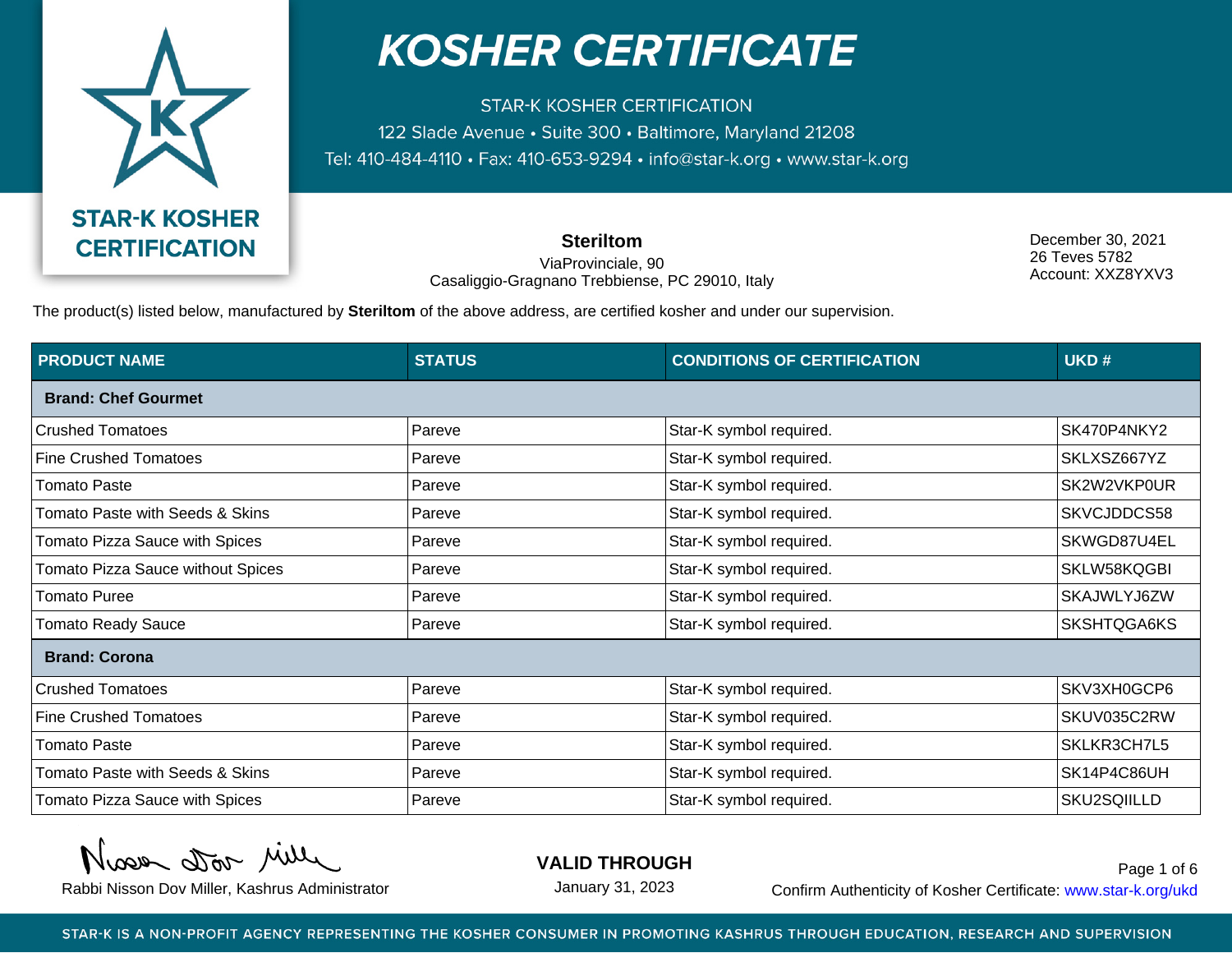

**STAR-K KOSHER CERTIFICATION** 122 Slade Avenue · Suite 300 · Baltimore, Maryland 21208 Tel: 410-484-4110 · Fax: 410-653-9294 · info@star-k.org · www.star-k.org

> **Steriltom** ViaProvinciale, 90 Casaliggio-Gragnano Trebbiense, PC 29010, Italy

December 30, 2021 26 Teves 5782 Account: XXZ8YXV3

The product(s) listed below, manufactured by **Steriltom** of the above address, are certified kosher and under our supervision.

| <b>PRODUCT NAME</b>               | <b>STATUS</b> | <b>CONDITIONS OF CERTIFICATION</b> | UKD#        |
|-----------------------------------|---------------|------------------------------------|-------------|
| <b>Brand: Corona</b>              |               |                                    |             |
| Tomato Pizza Sauce without Spices | Pareve        | Star-K symbol required.            | SK4YLRWZNUA |
| <b>Tomato Puree</b>               | Pareve        | Star-K symbol required.            | SKA10QJPKJT |
| Tomato Ready Sauce                | Pareve        | Star-K symbol required.            | SKSYT15L3IY |
| <b>Brand: Dolce e Italia</b>      |               |                                    |             |
| <b>Crushed Tomatoes</b>           | Pareve        | Star-K symbol required.            | SKD5CHRZECW |
| <b>Fine Crushed Tomatoes</b>      | Pareve        | Star-K symbol required.            | SKUKHZRR851 |
| <b>Tomato Paste</b>               | Pareve        | Star-K symbol required.            | SKQESDF7Y3W |
| Tomato Paste with Seeds & Skins   | Pareve        | Star-K symbol required.            | SKUD28WNAJY |
| Tomato Pizza Sauce with Spices    | Pareve        | Star-K symbol required.            | SK71KBLG208 |
| Tomato Pizza Sauce without Spices | Pareve        | Star-K symbol required.            | SKL2HB18TMD |
| <b>Tomato Puree</b>               | Pareve        | Star-K symbol required.            | SKFA0DTWDT8 |
| <b>Tomato Ready Sauce</b>         | Pareve        | Star-K symbol required.            | SK2UY3ZH2AE |
| <b>Brand: Don Carlo</b>           |               |                                    |             |
| <b>Crushed Tomatoes</b>           | Pareve        | Star-K symbol required.            | SKFWH64E8OB |

Nisse Dor Mille

**VALID THROUGH**

January 31, 2023

Rabbi Nisson Dov Miller, Kashrus Administrator **Confirm Authenticity of Kosher Certificate:** www.star-k.org/ukd Page 2 of 6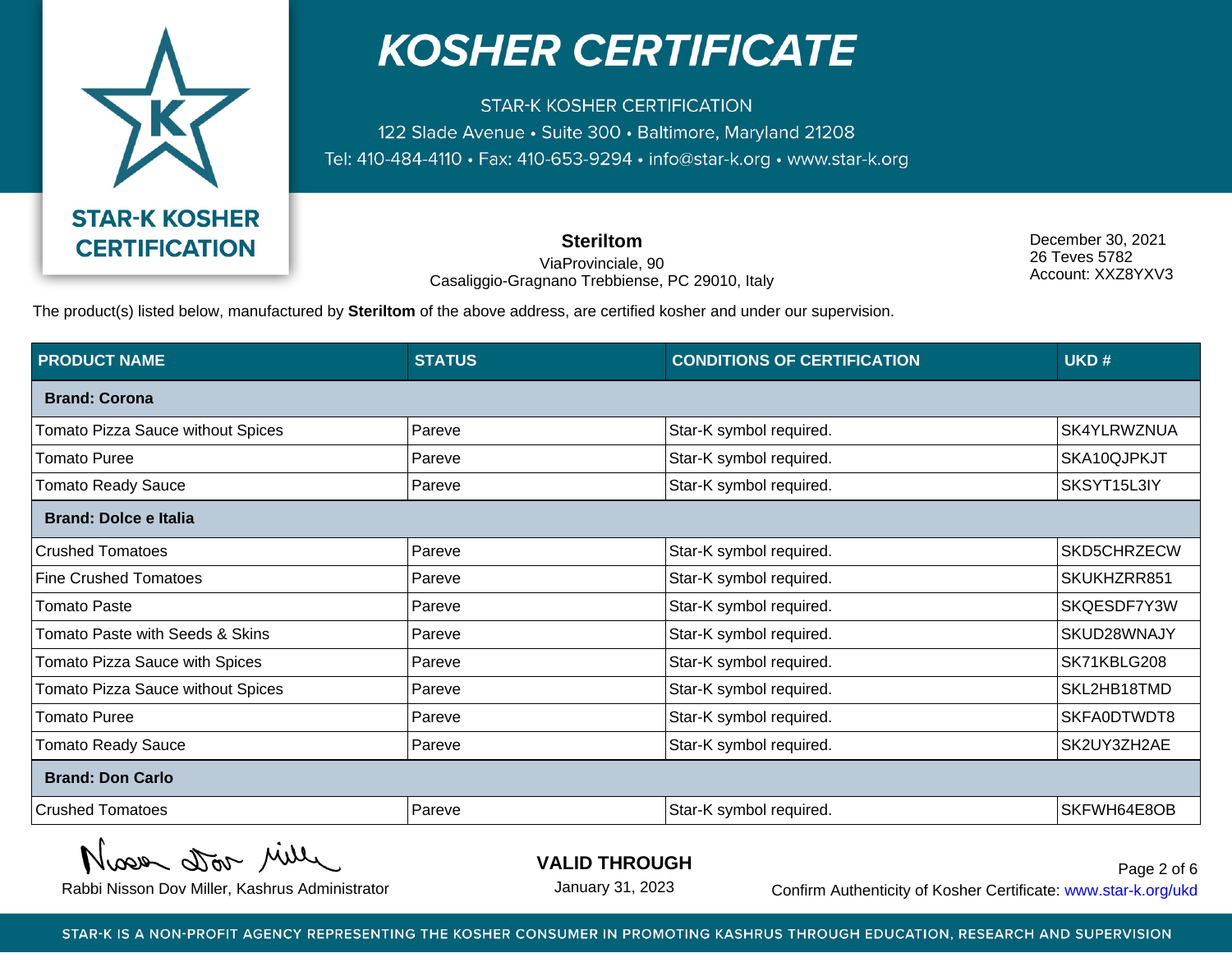

**STAR-K KOSHER CERTIFICATION** 122 Slade Avenue · Suite 300 · Baltimore, Maryland 21208 Tel: 410-484-4110 · Fax: 410-653-9294 · info@star-k.org · www.star-k.org

> **Steriltom** ViaProvinciale, 90 Casaliggio-Gragnano Trebbiense, PC 29010, Italy

December 30, 2021 26 Teves 5782 Account: XXZ8YXV3

The product(s) listed below, manufactured by **Steriltom** of the above address, are certified kosher and under our supervision.

| <b>PRODUCT NAME</b>                      | <b>STATUS</b> | <b>CONDITIONS OF CERTIFICATION</b> | UKD#               |  |
|------------------------------------------|---------------|------------------------------------|--------------------|--|
| <b>Brand: Don Carlo</b>                  |               |                                    |                    |  |
| <b>Fine Crushed Tomatoes</b>             | Pareve        | Star-K symbol required.            | SK1H704FZDV        |  |
| <b>Tomato Paste</b>                      | Pareve        | Star-K symbol required.            | <b>SKONTEEWXQW</b> |  |
| Tomato Paste with Seeds & Skins          | Pareve        | Star-K symbol required.            | SK12ZECY6RM        |  |
| <b>Tomato Pizza Sauce with Spices</b>    | Pareve        | Star-K symbol required.            | SKYEB1Y38IL        |  |
| <b>Tomato Pizza Sauce without Spices</b> | Pareve        | Star-K symbol required.            | SKWRCZ4KKZF        |  |
| <b>Tomato Puree</b>                      | Pareve        | Star-K symbol required.            | SK4CJ0NV6KS        |  |
| <b>Tomato Ready Sauce</b>                | Pareve        | Star-K symbol required.            | SKKPA77L17M        |  |
| <b>Brand: Due Fagiani</b>                |               |                                    |                    |  |
| <b>Crushed Tomatoes</b>                  | Pareve        | Star-K symbol required.            | SKCP0397162        |  |
| <b>Fine Crushed Tomatoes</b>             | Pareve        | Star-K symbol required.            | SKKHTBFMJ2I        |  |
| Tomato Paste                             | Pareve        | Star-K symbol required.            | <b>SKOKWZEIXSH</b> |  |
| Tomato Paste with Seeds & Skins          | Pareve        | Star-K symbol required.            | <b>SKUZMGXSYCT</b> |  |
| <b>Tomato Pizza Sauce with Spices</b>    | Pareve        | Star-K symbol required.            | SKLFTA6M3J4        |  |
| Tomato Pizza Sauce without Spices        | Pareve        | Star-K symbol required.            | SK5X8YI6XSX        |  |

Nisse Dor Mille

**VALID THROUGH**

January 31, 2023

Rabbi Nisson Dov Miller, Kashrus Administrator **Confirm Authenticity of Kosher Certificate:** www.star-k.org/ukd Page 3 of 6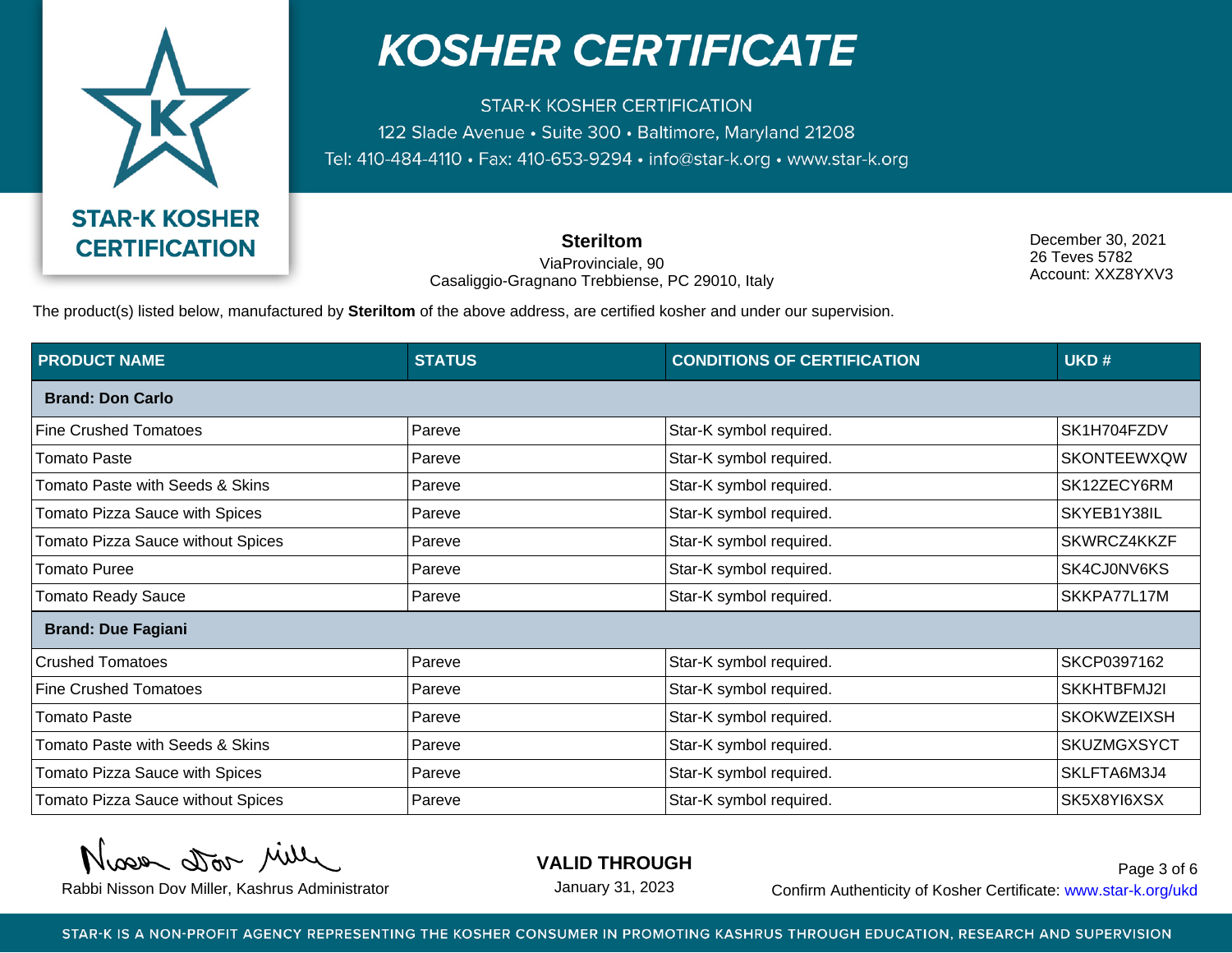

**STAR-K KOSHER CERTIFICATION** 122 Slade Avenue · Suite 300 · Baltimore, Maryland 21208 Tel: 410-484-4110 · Fax: 410-653-9294 · info@star-k.org · www.star-k.org

> **Steriltom** ViaProvinciale, 90 Casaliggio-Gragnano Trebbiense, PC 29010, Italy

December 30, 2021 26 Teves 5782 Account: XXZ8YXV3

The product(s) listed below, manufactured by **Steriltom** of the above address, are certified kosher and under our supervision.

| <b>PRODUCT NAME</b>               | <b>STATUS</b> | <b>CONDITIONS OF CERTIFICATION</b> | UKD#        |
|-----------------------------------|---------------|------------------------------------|-------------|
| <b>Brand: Due Fagiani</b>         |               |                                    |             |
| <b>Tomato Puree</b>               | Pareve        | Star-K symbol required.            | SK1CDI52VLP |
| <b>Tomato Ready Sauce</b>         | Pareve        | Star-K symbol required.            | SKT1UQWA05E |
| <b>Brand: Fresco Natura</b>       |               |                                    |             |
| <b>Crushed Tomatoes</b>           | Pareve        | Star-K symbol required.            | SKQP2KKP8MB |
| <b>Fine Crushed Tomatoes</b>      | Pareve        | Star-K symbol required.            | SKPSK3PIJ3I |
| <b>Tomato Paste</b>               | Pareve        | Star-K symbol required.            | SK73IY61H8F |
| Tomato Paste with Seeds & Skins   | Pareve        | Star-K symbol required.            | SKJRD8104D7 |
| Tomato Pizza Sauce with Spices    | Pareve        | Star-K symbol required.            | SKK3ZLEFVYB |
| Tomato Pizza Sauce without Spices | Pareve        | Star-K symbol required.            | SKX8EPT484G |
| <b>Tomato Puree</b>               | Pareve        | Star-K symbol required.            | SK41RADKIY4 |
| <b>Tomato Ready Sauce</b>         | Pareve        | Star-K symbol required.            | SK7PIT8LK88 |
| <b>Brand: Margherita</b>          |               |                                    |             |
| <b>Crushed Tomatoes</b>           | Pareve        | Star-K symbol required.            | SKTSO5XJ1Z3 |
| <b>Fine Crushed Tomatoes</b>      | Pareve        | Star-K symbol required.            | SKX56EQSKPR |

Nisse Dor Mille

**VALID THROUGH**

January 31, 2023

Rabbi Nisson Dov Miller, Kashrus Administrator **Confirm Authenticity of Kosher Certificate:** www.star-k.org/ukd Page 4 of 6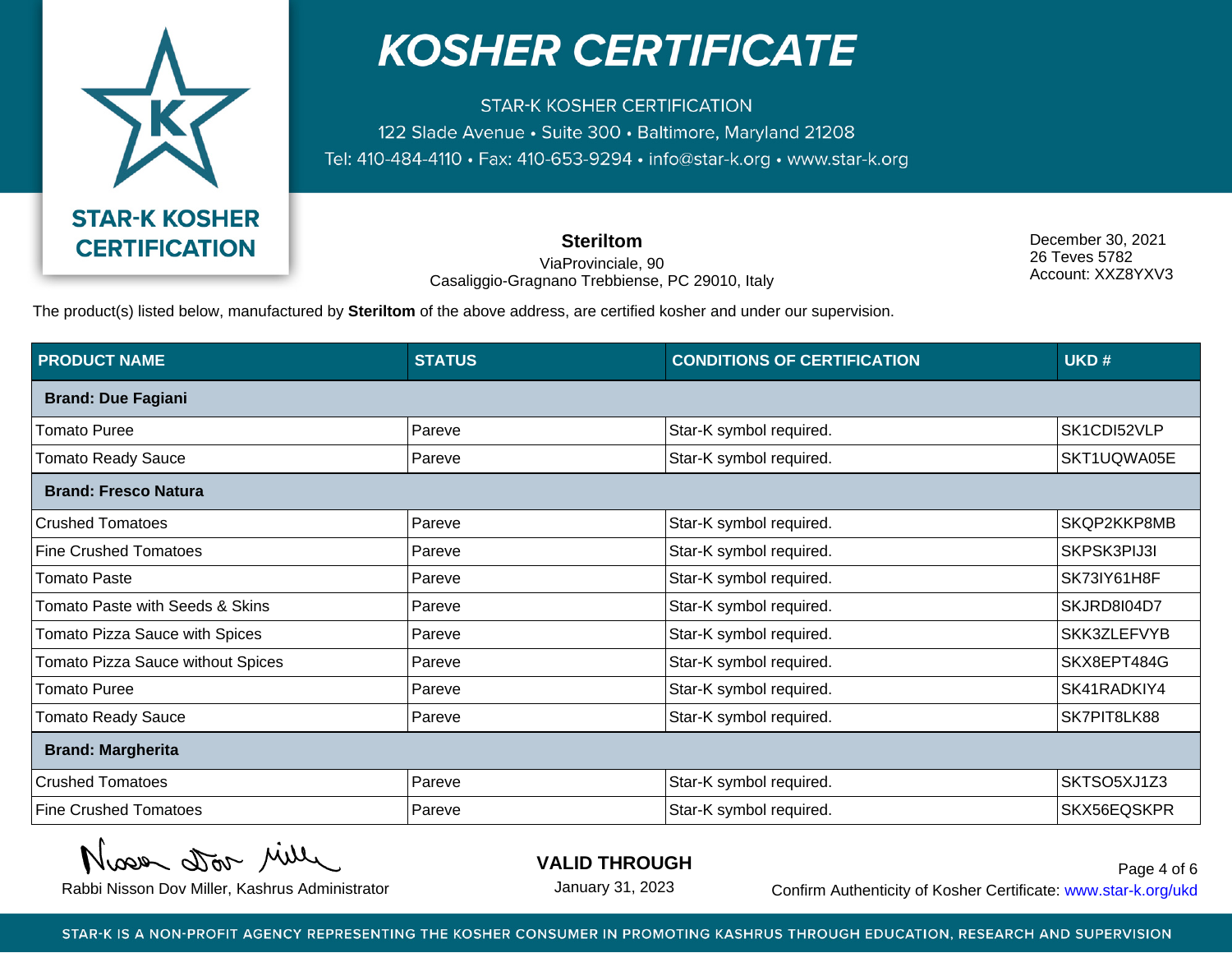

**STAR-K KOSHER CERTIFICATION** 122 Slade Avenue · Suite 300 · Baltimore, Maryland 21208 Tel: 410-484-4110 · Fax: 410-653-9294 · info@star-k.org · www.star-k.org

> **Steriltom** ViaProvinciale, 90 Casaliggio-Gragnano Trebbiense, PC 29010, Italy

December 30, 2021 26 Teves 5782 Account: XXZ8YXV3

The product(s) listed below, manufactured by **Steriltom** of the above address, are certified kosher and under our supervision.

| <b>PRODUCT NAME</b>                      | <b>STATUS</b> | <b>CONDITIONS OF CERTIFICATION</b> | UKD#               |  |
|------------------------------------------|---------------|------------------------------------|--------------------|--|
| <b>Brand: Margherita</b>                 |               |                                    |                    |  |
| <b>Tomato Paste</b>                      | Pareve        | Star-K symbol required.            | SKXM794MI4S        |  |
| Tomato Paste with Seeds & Skins          | Pareve        | Star-K symbol required.            | SKWZ7X5Q082        |  |
| Tomato Pizza Sauce with Spices           | Pareve        | Star-K symbol required.            | SKWHEB1HS0G        |  |
| <b>Tomato Pizza Sauce without Spices</b> | Pareve        | Star-K symbol required.            | <b>SKJNPDJZHKI</b> |  |
| <b>Tomato Puree</b>                      | Pareve        | Star-K symbol required.            | SKF7FTE4E8V        |  |
| <b>Tomato Ready Sauce</b>                | Pareve        | Star-K symbol required.            | SKFKWS37RI8        |  |
| <b>Brand: O Sole Mio</b>                 |               |                                    |                    |  |
| <b>Crushed Tomatoes</b>                  | Pareve        | Star-K symbol required.            | <b>SKQUXBZISJO</b> |  |
| <b>Fine Crushed Tomatoes</b>             | Pareve        | Star-K symbol required.            | <b>SKSX7WXJLIU</b> |  |
| <b>Tomato Paste</b>                      | Pareve        | Star-K symbol required.            | SK1Z5DY9C66        |  |
| Tomato Paste with Seeds & Skins          | Pareve        | Star-K symbol required.            | SKVHX5HPVRD        |  |
| Tomato Pizza Sauce with Spices           | Pareve        | Star-K symbol required.            | SKNKUYFR04V        |  |
| Tomato Pizza Sauce without Spices        | Pareve        | Star-K symbol required.            | SK14PRUN5GQ        |  |
| <b>Tomato Puree</b>                      | Pareve        | Star-K symbol required.            | <b>SKHLHPEAUJL</b> |  |

Nisse Dor Mille

**VALID THROUGH**

January 31, 2023

Rabbi Nisson Dov Miller, Kashrus Administrator **Confirm Authenticity of Kosher Certificate:** www.star-k.org/ukd Page 5 of 6